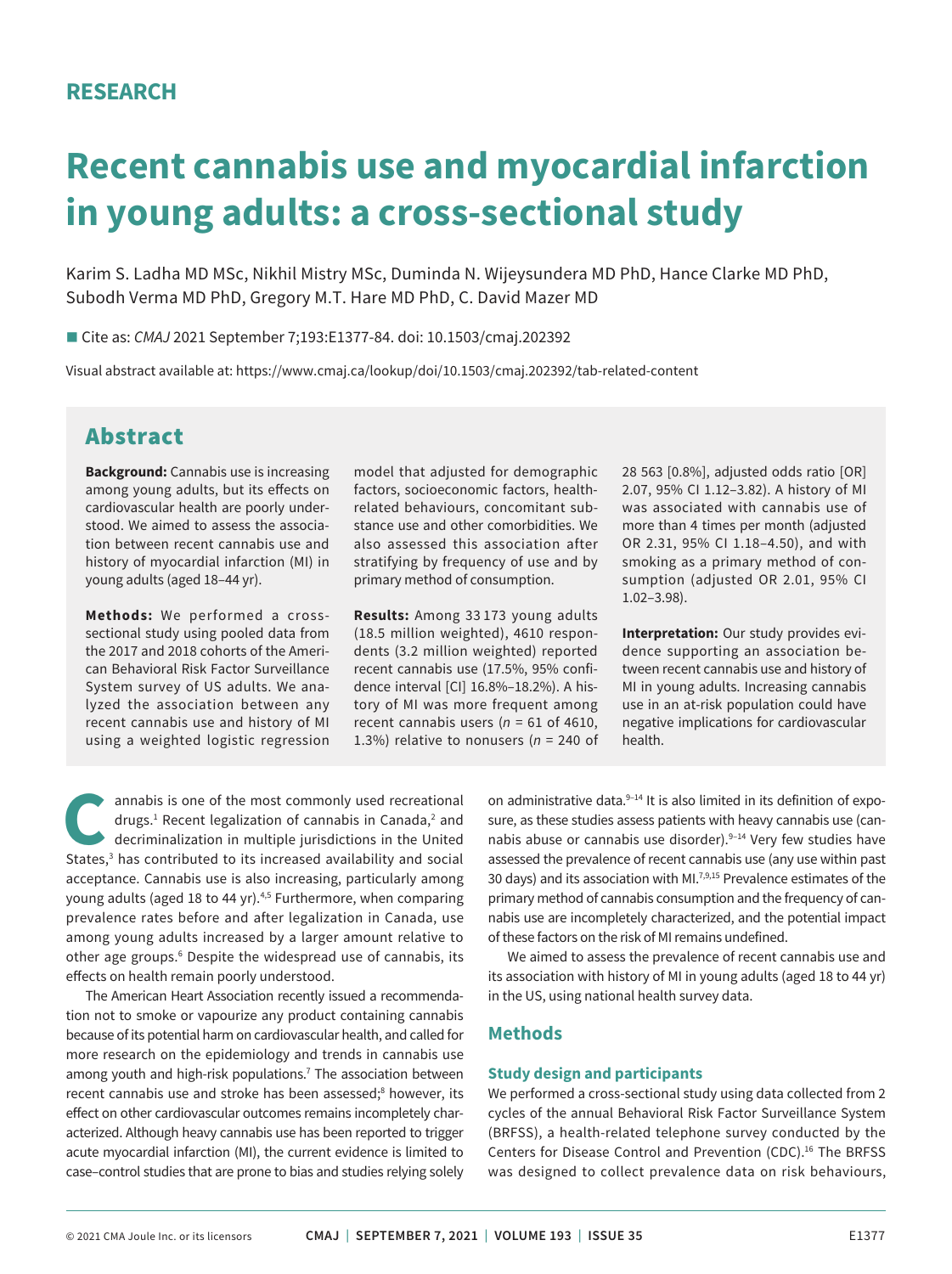chronic health conditions and use of preventive services that may affect health status among adults in the US; it has been shown to produce prevalence estimates with high levels of reliability and validity.17–19 The median response rates for the BRFSS survey were 45.9% for 2017,<sup>20</sup> and 49.9% for 2018.<sup>21</sup>

The BRFSS survey consists of a standard set of questions used by all jurisdictions (i.e., states, District of Columbia and territories), as well as optional BRFSS modules and jurisdiction-specific questions. Information on cannabis use is collected as an optional module, and thus was not available for all jurisdictions. As of 2017, the optional cannabis module was expanded to include information on primary method of cannabis consumption. Therefore, for our analysis, we pooled data from the 2017 and 2018 BRFSS cohorts, representing 12 jurisdictions in 2017, $^{22}$  and 16 jurisdictions in 2018. $^{23}$ 

We included all respondents aged between 18 and 44 years in this study. We did not include participants older than 44 years because the BRFSS does not include information on variables that may confound the relation between cannabis use and cardiac outcomes in older patients, such as degree of atherosclerosis, use of lipid lowering or antithrombotic medications and history of peripheral vascular disease. We excluded respondents who were not asked the optional cannabis module, who refused to disclose or were unsure of their cannabis use or who had missing demographic, comorbidity or outcome data. The study sample size was determined by the cohort, and we did not perform posthoc power calculations.24

We report this study according to the Strengthening the Reporting of Observational Studies in Epidemiology (STROBE) guideline for reporting cross-sectional studies.<sup>25</sup>

#### **Exposure**

The primary exposure for our study was any recent cannabis use, categorized as a binary outcome. In the BRFSS, participants were asked, "During the past 30 days, on how many days did you use [marijuana or hashish (2017)] [marijuana or cannabis (2018)]?" We defined any recent cannabis use as using cannabis 1 or more time during the past 30 days.

We also generated a frequency variable for cannabis use, and defined less frequent cannabis use as 4 or fewer times during the past 30 days (≤ 1 time per week) and more frequent cannabis use as more than 4 times during the past 30 days (> 1 time per week). We chose this threshold because, in our clinical practice, we frequently encounter patients who consume cannabis once a week, and regular, weekly cannabis use has been associated with adverse cardiac morphological changes.<sup>26</sup> We obtained data on the primary method of consumption (i.e., smoking, vapourization or other forms of consumption) directly from the BRFSS survey. Further details on the variables used to define exposure in our study are found in Appendix 1, available at www.cmaj.ca/ lookup/doi/10.1503/cmaj.202392/tab-related-content.

#### **Outcome**

The primary outcome was history of MI, which we defined as a "yes" response to the question: "Has a doctor, nurse, or other health professional ever told you that you had any of the following? … (Ever told) you had a heart attack, also called a myocardial infarction?"

#### **Covariates**

Covariates included demographic factors (e.g., sex, race, age), socioeconomic factors (e.g., highest level of education, annual household income), health-related behaviours (e.g., health care coverage status), concomitant substance use (e.g., tobacco and alcohol consumption), other comorbidities (e.g., kidney disease, diabetes status) and jurisdiction-level legalization status of cannabis (Appendix 1).

#### **Statistical analysis**

To address potential selection bias and maintain a representative sample, the BRFSS uses a raking methodology to calculate sample weighting.27 This method incorporates detailed race and ethnicity, regions within jurisdictions, education level, marital status, age, gender, homeowner status and telephone source, and reproduces estimates that match national distributions.<sup>28</sup> Furthermore, the BRFSS produces prevalence rates that are comparable with other national health surveys, such as the National Health and Nutrition Examination Survey and the National Health Interview Survey.<sup>19</sup> Data were stratified and reweighted in accordance with CDC guidelines to reduce nonconvergence and nonresponse bias, and to improve generalizability.<sup>29,30</sup> These adjusted sampling weights were used for calculating prevalence estimates of cannabis use (with 2-sided 95% confidence intervals [CIs]).

Our primary analysis was the association between recent cannabis use and history of MI. We used odds ratios (ORs) with 2-sided 95% CIs to express the adjusted treatment effect, which we estimated with a weighted logistic regression model, controlling for all covariates without further covariate selection. Secondary analyses included the assessment of history of MI of recent cannabis users, stratified by frequency and primary method of consumption.

We conducted sensitivity analyses using only the 2017 BRFSS cohort with additional adjustment for hypertension and hypercholesterolemia; data for these variables were not collected in the 2018 BRFSS cohort. Additional sensitivity analyses for missing data included a missing category cohort analysis for variables with more than 5% missing data, and an inverse probability weighted analysis for missing exposure data. We performed negative outcome controls to check for bias from residual confounding in our model. We assessed the associations between any recent cannabis use and skin cancer, and recent cannabis use and blindness, as negative outcome controls, and expected to observe no association between these variables.<sup>31</sup> Additionally, we performed a confounder analysis to estimate how large an imbalance between the cannabis user and nonuser groups would need to be in the prevalence of cocaine use (as an unmeasured confounder) to nullify the association with history of MI (Appendix 2, available at www.cmaj. ca/lookup/doi/10.1503/cmaj.202392/tab-related-content).

We performed a posthoc analysis of cannabis use as a continuous variable and its association with history of MI. In addition, we performed a posthoc, propensity-score matched analysis of our primary comparison as an alternative method to adjust for confounding. Further details of this analysis are included in Appendix 3, available at www.cmaj.ca/lookup/doi/10.1503/ cmaj.202392/tab-related-content. Furthermore, we performed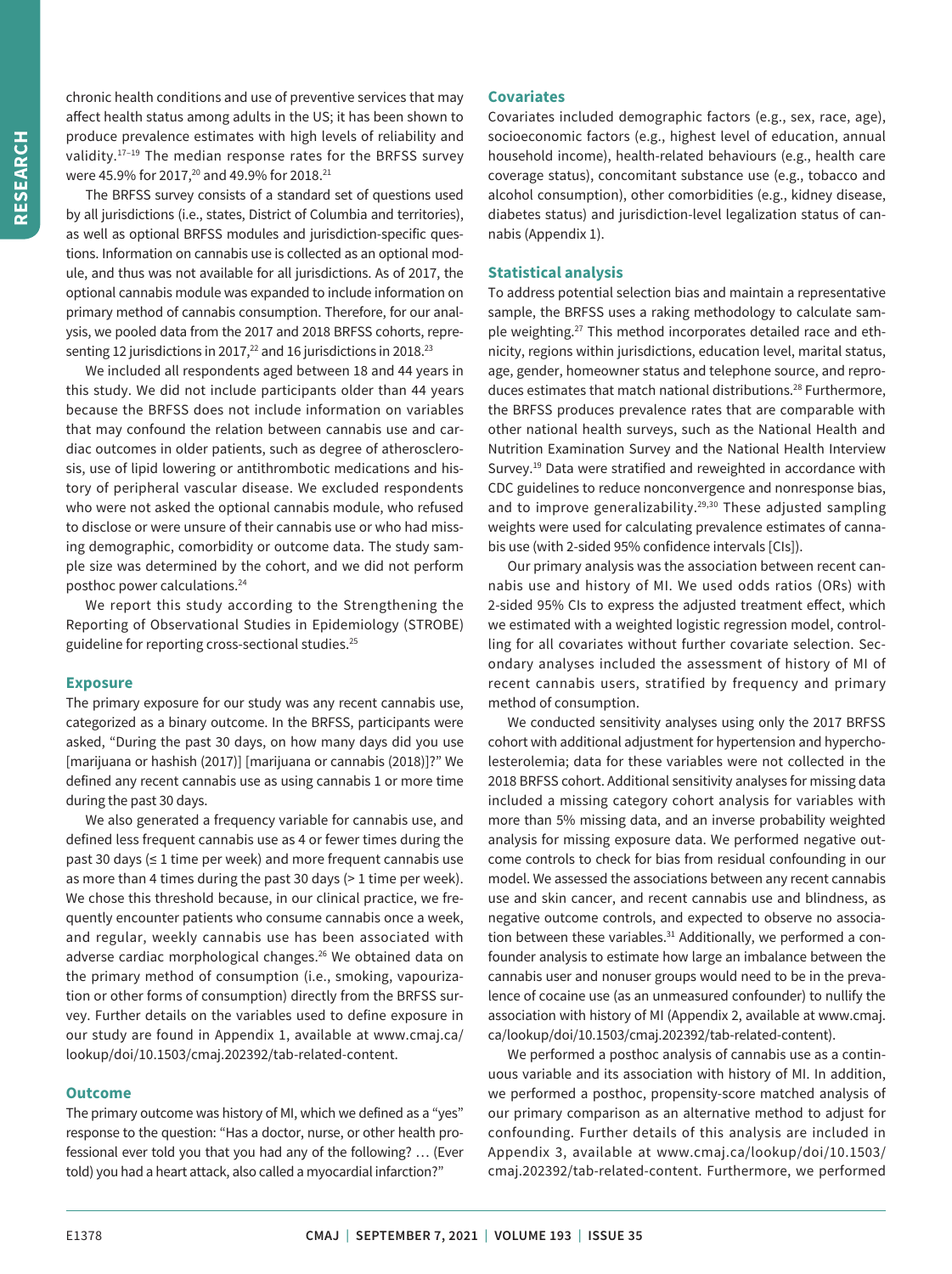separate posthoc tests for interactions between cannabis use and combustible cigarette use, and cannabis use and e-cigarette use, with history of MI.

We performed a complete case analysis, and considered a 2-sided *p* < 0.05 to be statistically significant. We performed all statistical analysis using R Software (version 3.6.3).

#### **Ethics approval**

The study protocol was deemed exempt from ethics review, as BRFSS data sets are publicly available.

## **Results**

Complete data were available from 33 173 young adults (18.5 million weighted; Figure 1). Of these, 4610 respondents (3.2 million weighted; 17.5%, 95% CI 16.8% to 18.2%) reported recent cannabis use and 28 563 respondents (15.3 million weighted; 82.5%, 95% CI 81.7% to 83.3%) did not report any recent cannabis use. Compared with nonusers, the prevalence of recent cannabis use was higher among males (62.9% v. 49.3%), unmarried respondents (68.0% v. 46.4%), current combustible cigarette users (31.6% v. 13.2%), current e-cigarette users (18.1% v. 5.1%) and heavy alcohol drinkers (17.4% v. 5.2%). Further details on



**Figure 1:** Flowchart showing creation of the study cohort. Note: BRFSS = Behavioral Risk Factor Surveillance System.

respondent characteristics are reported in Table 1, with a detailed summary of missing data reported in Appendix 4, available at www.cmaj.ca/lookup/doi/10.1503/cmaj.202392/ tab-related-content.

Most cannabis users reported frequent cannabis use, defined as more than 4 times during the past 30 days (70.5%, 95% CI 68.3%– 72.7%; Table 2). Smoking cannabis was the most prevalent primary method of consumption (76.3%, 95% CI 74.3%–78.4%) relative to vapourization (11.3%, 95% CI 9.8%–12.8%) and other forms of consumption, including edibles (12.4%, 95% CI 10.8%–13.9%).

#### **Primary analysis**

In our primary analysis of recent cannabis use, assessed as a binary outcome, a history of MI was reported by 61 of 4610 cannabis users (1.3%) and 240 of 28 563 nonusers (0.8%) (risk difference 0.5%, 95% CI 0.2%–0.8%; unadjusted OR 1.92, 95% CI 1.11–3.34; adjusted OR 2.07, 95% CI 1.12–3.82) (Table 3 and Appendix 5, available at www.cmaj.ca/lookup/doi/10.1503/cmaj.202392/tab -related-content). The association between recent cannabis use and MI was similar in magnitude to associations with MI observed for current tobacco smoking (adjusted OR 2.56, 95% CI 1.56–4.21) and current smokeless tobacco use (adjusted OR 1.88, 95% CI 1.00–3.50) (Appendix 6, available at www.cmaj.ca/ lookup/doi/10.1503/cmaj.202392/tab-related-content).

#### **Secondary analysis**

A history of MI was associated with more frequent cannabis use (adjusted OR 2.31, 95% CI 1.18–4.50) relative to nonusers. Less frequent cannabis use was also associated with an elevated, albeit nonsignificant, odds of history of MI (adjusted OR 1.48, 95% CI 0.52–4.21), relative to nonusers.

Smoking cannabis as a primary method of consumption was associated with a higher odds of history of MI (adjusted OR 2.01, 95% CI 1.02–3.98) relative to nonusers. Similarly, a higher odds of history of MI was observed with vapourization as a primary method of cannabis consumption (adjusted OR 2.26, 95% CI 0.58–8.82) and other forms of cannabis consumption, including edibles (adjusted OR 2.36, 95% CI 0.81–6.88) when compared with nonusers; however, these were not statistically significant.

#### **Additional analyses**

The association between recent cannabis use and increased odds of history of MI, relative to nonusers, was sustained with additional adjustment for hypertension and hypercholesterolemia, (adjusted OR 3.54, 95% CI 1.13–11.05) (Appendix 6), and across additional sensitivity analyses for missing data (adjusted OR 1.68, 95% CI 1.01–2.79 in missing category cohort analysis; adjusted OR 2.04, 95% CI 1.11–3.76 in inverse probability weighting analysis). We did not observe an association between recent cannabis use and our negative outcome control variables of skin cancer (adjusted OR 1.02, 95% CI 0.59–1.75) and blindness (adjusted OR 0.98, 95% CI 0.71–1.35). Furthermore, the results of our confounder analysis suggest that the prevalence of cocaine use (as an unmeasured confounder) would have to be implausibly large to nullify the association with history of MI (Appendix 2).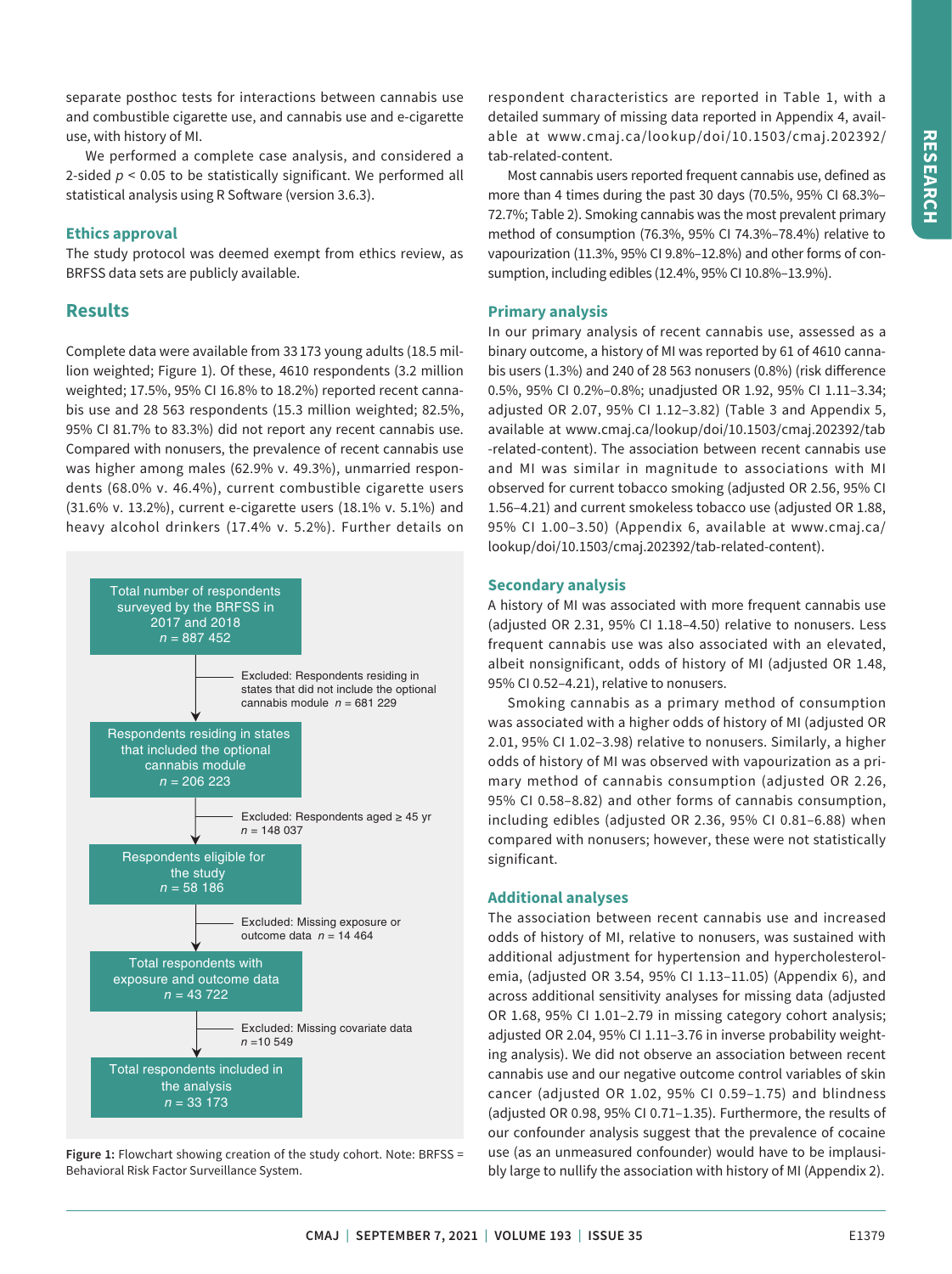#### **Table 1: Respondent characteristics of young adults from the 2017 and 2018 Behavioral Risk Factor Surveillance System surveys**

|                                                 | No. of<br>nonusers | Weighted<br>proportion of<br>nonusers | No. of<br>cannabis users | Weighted<br>proportion of<br>cannabis users | <b>Standardized</b>     |
|-------------------------------------------------|--------------------|---------------------------------------|--------------------------|---------------------------------------------|-------------------------|
| Characteristic                                  | $n = 28563$        | $(95\% \text{ Cl})^*$                 | $n = 4610$               | (95% CI)*                                   | difference <sup>+</sup> |
| Sex, male                                       | 13850              | 49.3 (48.2-50.5)                      | 2897                     | $62.9(60.4 - 65.3)$                         | 0.3                     |
| Race                                            |                    |                                       |                          |                                             | 0.2                     |
| White                                           | 18762              | 48.2 (47.2-49.3)                      | 2957                     | $47.5(45.1 - 50)$                           |                         |
| <b>Black</b>                                    | 2275               | $10.5(9.9-11.2)$                      | 433                      | 14.6 (12.7-16.6)                            |                         |
| Hispanic                                        | 4593               | 29.3 (28.3-30.3)                      | 682                      | 26.6 (24.2-29)                              |                         |
| Other                                           | 2215               | $10.4(9.6-11.2)$                      | 343                      | $8.7(7.1-10.2)$                             |                         |
| Multiracial                                     | 718                | $1.6(1.4-1.8)$                        | 195                      | $2.6(2.0-3.2)$                              |                         |
| Age group, yr                                   |                    |                                       |                          |                                             | 0.3                     |
| $18 - 24$                                       | 4696               | 21.8 (20.8-22.8)                      | 1174                     | 29.3 (27.0-31.6)                            |                         |
| $25 - 34$                                       | 10 210             | 37.2 (36.1-38.3)                      | 1955                     | 42.5 (40.1-45.0)                            |                         |
| $35 - 44$                                       | 13657              | 41.0 (39.9-42.0)                      | 1481                     | 28.2 (25.9-30.5)                            |                         |
| Body mass index category                        |                    |                                       |                          |                                             | 0.2                     |
| Underweight                                     | 495                | $2.1(1.7-2.5)$                        | 124                      | $2.5(1.8-3.1)$                              |                         |
| Normal weight                                   | 9559               | 34.8 (33.7-35.8)                      | 1940                     | 43 (40.5-45.5)                              |                         |
| Overweight                                      | 9508               | $33.5(32.5 - 34.6)$                   | 1445                     | 32.3 (29.9-34.6)                            |                         |
| Obese                                           | 9001               | 29.6 (28.6-30.6)                      | 1101                     | $22.3(20.2 - 24.4)$                         |                         |
| Highest education level                         |                    |                                       |                          |                                             | 0.2                     |
| Some high school                                | 1717               | $12.6(11.8-13.5)$                     | 342                      | $11.8(9.8-13.7)$                            |                         |
| Completed high school                           | 7113               | $27.3(26.3 - 28.3)$                   | 1376                     | 29.8 (27.5-32.1)                            |                         |
| Some college                                    | 8235               | 32.2 (31.2-33.3)                      | 1496                     | 38.4 (35.9-40.9)                            |                         |
| Completed college                               | 11498              | 27.9 (27.0-28.7)                      | 1396                     | $20.1(18.4 - 21.7)$                         |                         |
| Annual household income, \$                     |                    |                                       |                          |                                             | $0.1\,$                 |
| < 15000                                         | 2667               | $11.9(11.1-12.6)$                     | 544                      | $12.7(11.1-14.3)$                           |                         |
| 15 000-25 000                                   | 4165               | $15.5(14.7-16.3)$                     | 861                      | $16.7(14.9-18.5)$                           |                         |
| 25 000-35 000                                   | 2787               | $10.3(9.6 - 10.9)$                    | 544                      | $10.9(9.4-12.5)$                            |                         |
| 35 000-50 000                                   | 3738               | $12.4(11.6-13.1)$                     | 695                      | $13.6(11.9-15.3)$                           |                         |
| > 50000                                         | 15 20 6            | $50.0(48.9 - 51.1)$                   | 1966                     | 46.1 (43.5-48.6)                            |                         |
| Marital status                                  |                    |                                       |                          |                                             | 0.5                     |
| Unmarried                                       | 11429              | 46.4 (45.3-47.5)                      | 2939                     | 68.0 (65.6-70.4)                            |                         |
| Married                                         | 14 0 29            | 44.1 (43-45.2)                        | 1167                     | 23.5 (21.3-25.6)                            |                         |
| Divorced                                        | 2231               | $6.3(5.8-6.8)$                        | 368                      | $5.9(4.9 - 7.0)$                            |                         |
| Widowed                                         | 176                | $0.5(0.4-0.6)$                        | 28                       | $0.4(0.1-0.7)$                              |                         |
| Separated                                       | 698                | $2.7(2.4-3.0)$                        | 108                      | $2.3(1.5-3.0)$                              |                         |
| Jurisdiction-level cannabis legalization status |                    |                                       |                          |                                             | 0.2                     |
| Recreational and medical use                    | 4391               | 44.0 (43.2-44.8)                      | 1225                     | 54.6 (52.3-56.9)                            |                         |
| Medical use only                                | 16932              | 37.8 (37.1-38.5)                      | 2484                     | 31.5 (29.4-33.6)                            |                         |
| Limited medical use only                        | 7240               | $18.2(17.8 - 18.7)$                   | 901                      | $13.9(12.6 - 15.2)$                         |                         |
| Current health coverage                         | 24 9 32            | 85.5 (84.7-86.3)                      | 3733                     | 82.6 (80.8-84.4)                            | 0.1                     |
| Combustible cigarette use                       |                    |                                       |                          |                                             | 0.5                     |
| None                                            | 19 2 65            | 71.7 (70.8-72.7)                      | 1798                     | 46.7 (44.2-49.2)                            |                         |
| Current                                         | 4376               | $13.2(12.5-13.9)$                     | 1770                     | 31.6 (29.2-33.9)                            |                         |
| Former                                          | 4922               | $15.1(14.3-15.8)$                     | 1042                     | 21.8 (19.8-23.8)                            |                         |
| Current smokeless tobacco user                  | 1616               | $3.7(3.4-4.0)$                        | 365                      | $5.8(4.5-7.1)$                              | $0.1\,$                 |
| E-cigarette use                                 |                    |                                       |                          |                                             | 0.9                     |
| None                                            | 21 001             | 73.5 (72.6-74.5)                      | 1400                     | 33.0 (30.7-35.4)                            |                         |
| Current                                         | 1470               | $5.1(4.6-5.6)$                        | 886                      | $18.1(16.1-20.0)$                           |                         |
| Former                                          | 6092               | $21.4(20.5-22.3)$                     | 2324                     | 48.9 (46.4-51.4)                            |                         |
| Current heavy alcohol drinker‡                  | 1691               | $5.2(4.7-5.7)$                        | 862                      | $17.4(15.5-19.4)$                           | 0.4                     |
| Sedentary lifestyle§                            | 5684               | $20.2(19.3 - 21.1)$                   | 789                      | $16.7(14.7-18.6)$                           | 0.1                     |
| Kidney disease                                  | 346                | $1.3(1.0-1.5)$                        | 59                       | $1.3(0.7-1.8)$                              | 0.001                   |
| <b>Diabetes</b>                                 | 976                | $3.5(3.0-3.9)$                        | 124                      | $2.4(1.6-3.2)$                              | 0.1                     |
| Skin cancer                                     | 356                | $0.9(0.7-1.1)$                        | 54                       | $0.8(0.5 - 0.12)$                           | 0.01                    |
| <b>Blind</b>                                    | 613                | $2.9(2.6-3.3)$                        | 173                      | $3.3(2.5-4.2)$                              | 0.1                     |
|                                                 |                    |                                       |                          |                                             |                         |

Note: CI = confidence interval.<br>\*Weighted proportions and 95% confidence intervals were calculated in consideration of the complex sampling design of the Behavioral Risk Factor Surveillance System survey. †Standardized difference values greater than 0.1 are considered clinically significant.

‡Heavy alcohol drinker defined as > 14 drinks per week for males, and > 7 drinks per week for females.

§Sedentary lifestyle defined as no reported physical activity or exercise during past 30 days other than regular job.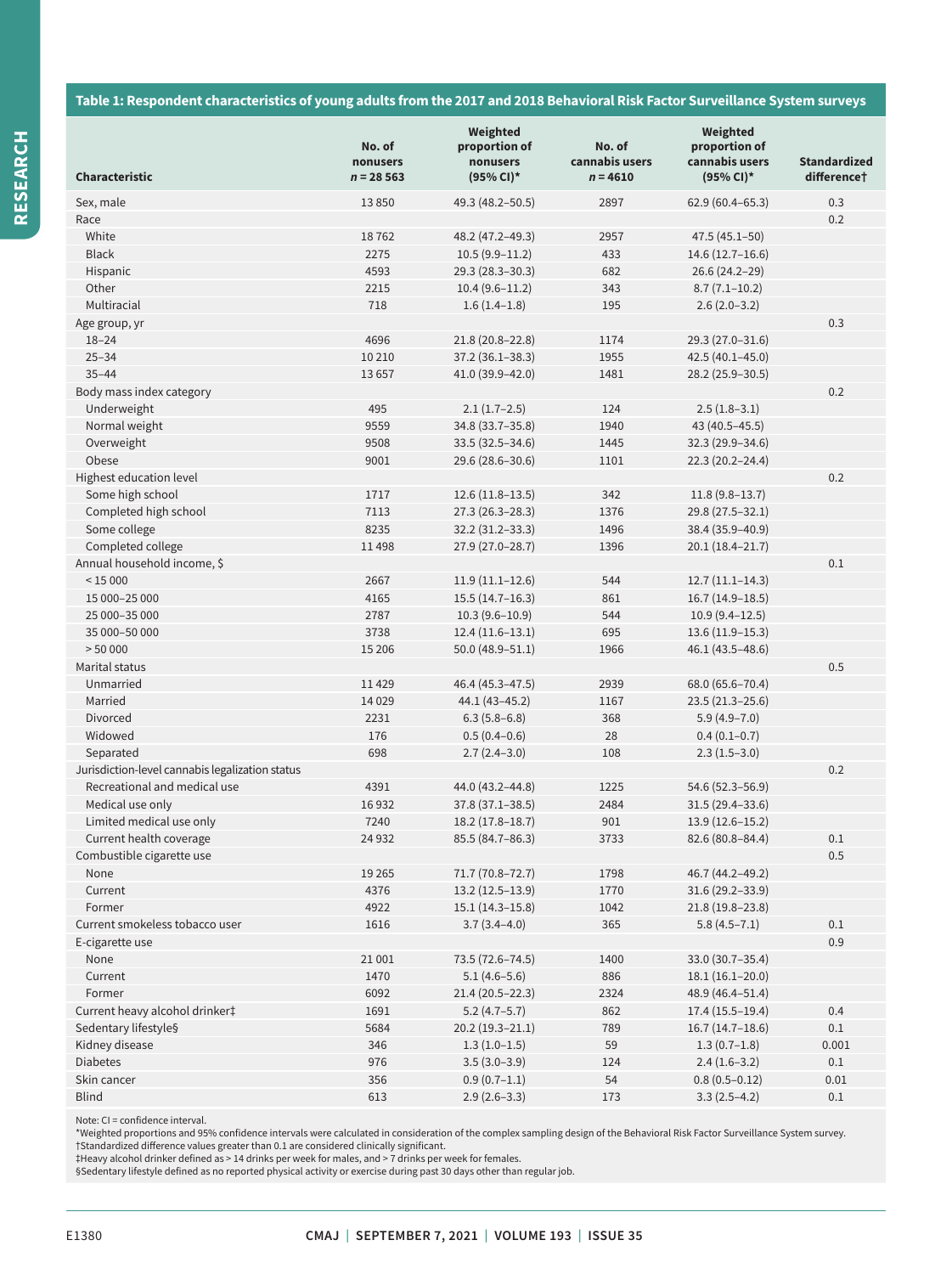#### **Table 2: Characteristics of cannabis use among young adults from the 2017 and 2018 Behavioral Risk Factor Surveillance System surveys**

| <b>Characteristic</b>         | No. of cannabis users<br>$n = 4610$ | Weighted proportion of cannabis users<br>$(95% CI)^*$ |
|-------------------------------|-------------------------------------|-------------------------------------------------------|
| Frequency of use <sup>†</sup> |                                     |                                                       |
| Less frequent                 | 1457                                | $29.5(27.3 - 31.7)$                                   |
| More frequent                 | 3153                                | $70.5(68.3 - 72.7)$                                   |
| Primary method of consumption |                                     |                                                       |
| Smoke                         | 3640                                | 76.3 (74.3-78.4)                                      |
| Vapourize                     | 431                                 | $11.3(9.8-12.8)$                                      |
| Other                         | 539                                 | $12.4(10.8-13.9)$                                     |

Note: CI = confidence interval.

\*Weighted proportions and 95% confidence intervals were calculated in consideration of the complex sampling design of the Behavioral Risk Factor Surveillance System survey †We defined less frequent use as consumption of cannabis ≤ 4 times per month (≤ 1 time per week), and more frequent use as consumption of cannabis > 4 times per month (> 1 time per week).

#### **Table 3: Association between cannabis use and myocardial infarction among young adults from the 2017 and 2018 Behavioral Risk Factor Surveillance System surveys**

| Characteristic                                 | <b>Unadjusted OR</b><br>for myocardial infarction<br>(95% CI) | <b>Adjusted OR</b><br>for myocardial infarction*<br>(95% CI) |
|------------------------------------------------|---------------------------------------------------------------|--------------------------------------------------------------|
| Cannabis use                                   |                                                               |                                                              |
| <b>No</b>                                      | Reference                                                     | Reference                                                    |
| Yes                                            | $1.92(1.11-3.34)$                                             | $2.07(1.12 - 3.82)$                                          |
| Frequency of use <sup>†</sup>                  |                                                               |                                                              |
| No use                                         | Reference                                                     | Reference                                                    |
| Less frequent                                  | $1.26(0.46 - 3.45)$                                           | $1.48(0.52 - 4.21)$                                          |
| More frequent                                  | $2.20(1.21-3.99)$                                             | $2.31(1.18 - 4.50)$                                          |
| Primary method of consumption                  |                                                               |                                                              |
| No use                                         | Reference                                                     | Reference                                                    |
| Smoke                                          | $2.02(1.10-3.70)$                                             | $2.01(1.02 - 3.98)$                                          |
| Vapourize                                      | $1.26(0.33 - 4.92)$                                           | $2.26(0.58 - 8.82)$                                          |
| Other                                          | $1.91(0.61 - 6.01)$                                           | $2.36(0.81 - 6.88)$                                          |
| Sensitivity analyses‡                          |                                                               |                                                              |
| Additionally adjusted model§                   | $3.00(1.19 - 7.56)$                                           | $3.54(1.13 - 11.05)$                                         |
| Missing category cohort <sup>q</sup>           | $1.60(1.03 - 2.50)$                                           | $1.68(1.01-2.79)$                                            |
| Inverse probability weighting for missing data | $1.88(1.09-3.25)$                                             | $2.04(1.11-3.76)$                                            |
| Negative control analyses                      |                                                               |                                                              |
| Skin cancer                                    | $0.93(0.58 - 1.48)$                                           | $1.02(0.59 - 1.75)$                                          |
| <b>Blindness</b>                               | $1.15(0.86 - 1.54)$                                           | $0.98(0.71 - 1.35)$                                          |
| Posthoc analyses                               |                                                               |                                                              |
| Cannabis as a continuous variable**            | $1.02(1.00-1.04)$                                             | $1.02(1.00-1.04)$                                            |
| Propensity-score matched analysis              |                                                               | $2.11(1.12-3.97)$                                            |

Note: CI = confidence interval, OR = odds ratio.

\*Model adjusted for sex, race, age, body mass index, education level, income level, marital status, health care coverage, combustible cigarette use, smokeless tobacco use, e-cigarette use, heavy drinking (> 14 drinks per week for males, and > 7 drinks per week for females), sedentary lifestyle (no reported physical activity or exercise during past 30 days other than regular job), chronic kidney disease, and diabetes.

†Less frequent defined as consumption of cannabis ≤ 4 times per month (≤ 1 time per week). More frequent defined as consumption of cannabis > 4 times per month (> 1 time per week). ‡Sensitivity analyses assess cannabis use as a binary outcome (the reference group is nonusers).

§Analysis of only 2017 data including adjustment for hypertension and high cholesterol.

¶The missing category cohort includes a level for "missing data" for each covariate with > 5% missing data.<br>\*\*The incremental amount for cannabis use as a continuous variable is per additional day of use within the last 30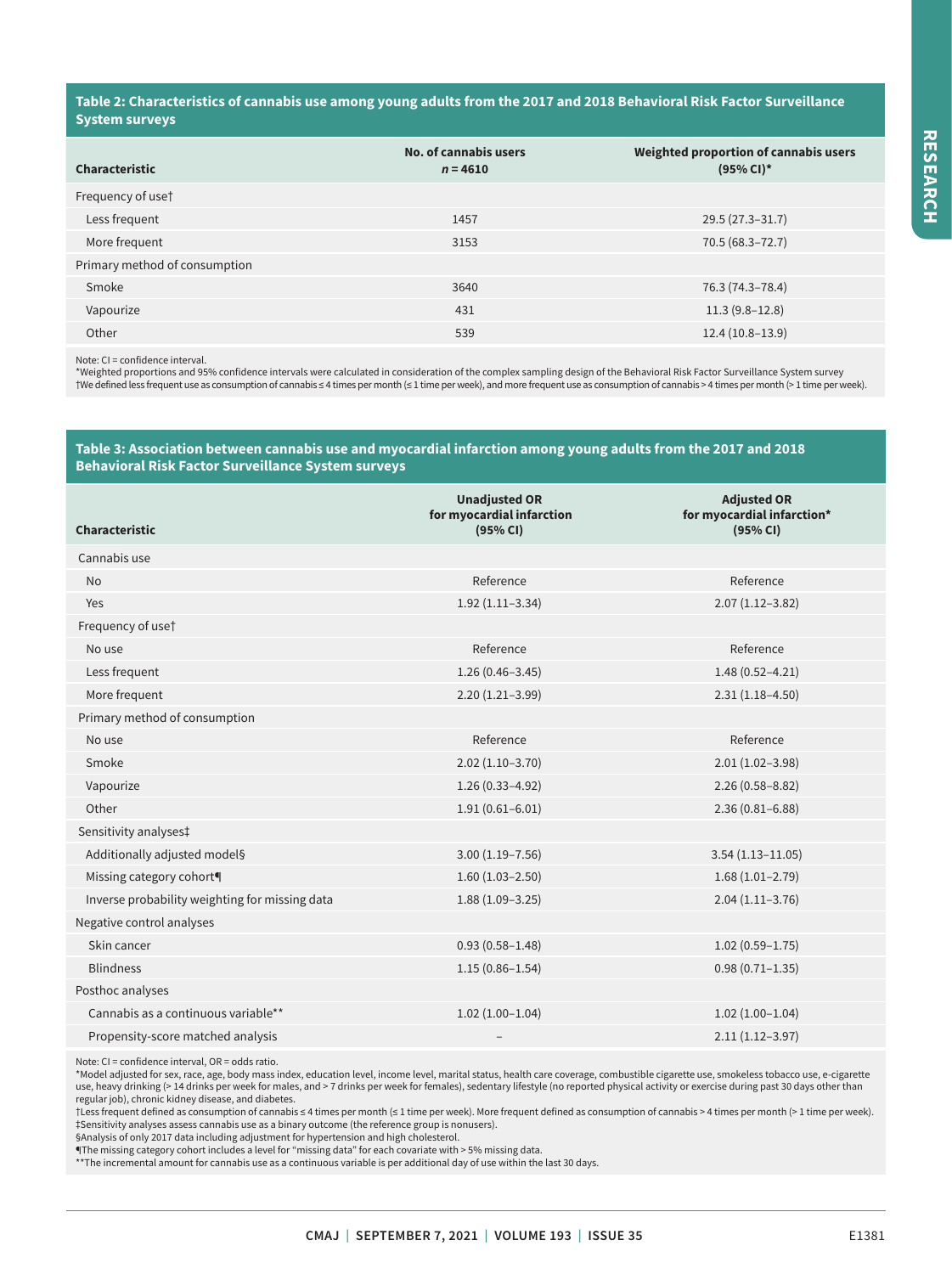In a posthoc comparison of cannabis use as a continuous variable, the association between cannabis use and history of MI was 1.02 (95% CI 1.00–1.04) per additional day of use within the last 30 days. The association between recent cannabis use and history of MI persisted in our propensity-score matched analysis (adjusted OR 2.11, 95% CI 1.12–3.97). The posthoc tests for interaction between cannabis use and combustible cigarette use, and cannabis use and e-cigarette use, with history of MI were not significant ( $p = 0.3$  and  $p = 0.9$ , respectively).

# **Interpretation**

We found evidence of an association between recent cannabis use and an increased odds of history of MI in a generalizable population of younger adults. This association was stronger among more frequent users of cannabis. Although a similarly elevated odds of history of MI was observed across methods of recent cannabis consumption, only smoking as a primary method achieved statistical significance.

Our findings add to those of previous studies that have identified an association between heavy cannabis use and MI in medical and perioperative settings.<sup>7,15,32</sup> However, previous studies have relied on a sole assessment of cannabis as a binary exposure in patients with heavy cannabis use (i.e., cannabis abuse or cannabis use disorder). One particular advantage of our analysis was our ability to investigate this association with more granular data related to frequency of cannabis use and method of consumption. Notably, the magnitude of the observed association between cannabis use and history of MI was increased among more frequent users. Moreover, the findings of previous studies may not be representative of young adults using cannabis, as they exclusively selected participants within a hospital (noncommunity) setting, and thus may be largely influenced by selection bias or may not accurately reflect the health-related behaviours of members within this cohort. The complex sampling design, weighting methodology and external validation of the BRFSS suggest that our observed association between cannabis consumption and history of MI may be more generalizable to a broader population of young adults.

The impact of exogenous cannabinoids on the cardiovascular system has been well described.<sup>7,33</sup> After acute exposure, cannabis induces dose-dependent tachycardia and, in some cases, decreased ventricular contractility, palpitations, atrial fibrillation and arrhythmia. Additionally, Δ-9-tetrahydrocannabinol– mediated activation of the cannabinoid receptor subtype 1 has been shown to increase myocardial oxygen demand, induce platelet activation and cause endothelial dysfunction.<sup>7</sup> In addition, normal angiography findings are commonly observed among published cases of acute MI after cannabis use, suggesting cannabis-induced coronary artery or microvascular vasospasm may reduce blood flow to the myocardium after exposure.<sup>34</sup> Frequent and sustained cannabis exposure may contribute to a mismatch between myocardial oxygen supply and demand, and in the context of cannabis-induced myocardial dysfunction and coronary macrovascular or microvascular impairment, may act as a potential mechanism for acute MI. Furthermore, cannabis smoke inhalation has been shown to induce a nearly fivefold increase in carboxyhemoglobin concentrations, and a threefold increase in tar, relative to tobacco smoke inhalation.<sup>35</sup> Therefore, smoking cannabis as a primary method of consumption may exacerbate this mismatch between myocardial oxygen supply and demand by reducing oxygen-carrying capacity and impairing myocardial oxygen delivery, potentially leading to MI. However, further research is needed to delineate the mechanism for these associations.

The effect estimates for history of MI were similar across methods of consumption, including among people using other forms of cannabis, including edibles, as a primary method of consumption. This finding is consistent with a case study reporting an acute MI triggered after consumption of a lollipop containing a large dose of Δ-9-tetrahydrocannabinol.36 The Canadian government recently legalized cannabis edibles;<sup>2</sup> however, the risks associated with edibles are poorly understood and are of concern to Canadian physicians.<sup>37</sup> Edibles are often perceived as a safer alternative for cannabis consumption, but recent evidence suggests that edible cannabis is attributed to a larger proportion of cannabis-related emergency department visits for cardiovascular symptoms compared with inhaled cannabis.<sup>38</sup> Further investigation is needed to characterize the mechanism of physiologic and therapeutic effects induced by specific molecules derived from cannabis, and the impact of route of administration on bioavailability.<sup>39</sup> Additionally, future studies linking health-related survey and administrative databases,<sup>40</sup> or prospectively assessing the impact of cannabinoid use on clinical outcomes, may provide additional insight on this potential causal relationship.

#### **Limitations**

Although we analyzed a nationally representative sample, with granular data regarding cannabis consumption and the ability to control for several important confounders, the cross-sectional design of the BRFSS meant that we lacked information on the temporal relationship between cannabis use initiation and onset of MI. We were unable to differentiate between participants who began using cannabis before having an MI, and those who began using cannabis after having an MI. However, the plausibility of our association is strengthened by a similar association between recent cannabis use and history of stroke from the same data set.<sup>8</sup> Additionally, MI leading to cannabis use (reverse causation) is unlikely, and the elevated odds observed among more frequent users may provide evidence of a biologic gradient for this association. Regardless, health care professionals need to be aware that a relationship between any recent cannabis use and history of MI exists.

Another limitation of our study is potential bias from missing data in our cohort. To address this, we performed 2 additional sensitivity analyses. We observed a consistent association between recent cannabis use and history of MI across these analyses, suggesting limited bias due to missing data in our complete case analysis.

The retrospective design of the BRFSS may have led to unmeasured confounding in our analysis. Specifically, the BRFSS did not collect information on the use of cocaine and other illicit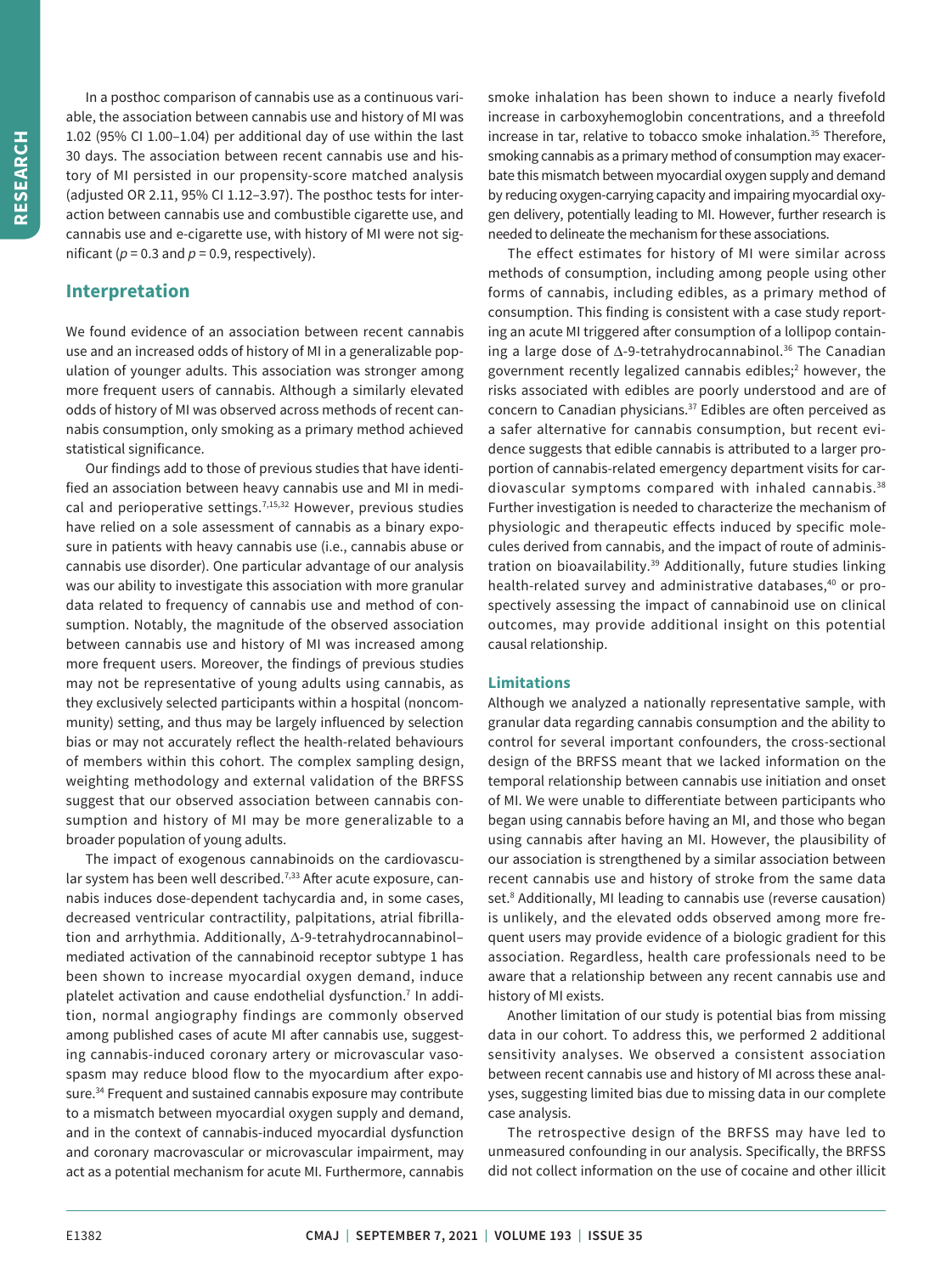substances. However, the association between cannabis use and MI has been shown in similar studies that have been able to adjust for cocaine use.10 To further assess this problem, we performed a negative outcome control analysis of skin cancer and blindness, which suggested limited residual confounding in our model. Our confounder analyses suggested that the prevalence of cocaine use (as an unmeasured confounder) would have to be implausibly large to nullify the association between cannabis use and history of MI.

The BRFSS did not include the chemical composition and concentration of cannabinoids used by respondents. The chemical composition of products derived from cannabis varies substantially, and we were unable to determine if our observation could be attributed to a specific compound or grouping of compounds. Also, cannabis obtained through illegal means may contain unregulated, harmful cardiotoxic compounds that may confound our analysis. Laboratory confirmation of cannabis use would provide an ideal measure for our analysis; however, it is not feasible to conduct such a test at the scale of the BRFSS.

Additionally, the BRFSS did not include information on cardiovascular confounders. The prevalence of many cardiovascular confounders, such as history of peripheral vascular disease, are low among young adults (aged 18 to 44 yr), and substantially increase with older age. We therefore restricted our analysis to young adults to minimize potential bias from the absence of adjustment of these confounders.

Lastly, the BRFSS did not collect detailed information on MI, such as type of MI, extent of myocardial necrosis and plasma levels of cardiac biomarkers. This information could be important for understanding differences in clinical outcomes, and would provide greater insight on the potential mechanism(s) leading to cannabis-induced MI.

#### **Conclusion**

Recent cannabis use was associated with increased odds of history of MI in young adults (aged 18 to 44 yr). The magnitude of this association increased among more frequent users of cannabis. The large sample size, generalizability and detailed data on cannabis consumption of this cross-sectional study provide unique insight into this growing public health concern. Further studies and more data are needed to confirm these findings and elucidate the mechanisms contributing to cannabis-associated cardiovascular outcomes.

#### **References**

- 1. World Drug Report. Geneva: World Health Organization; 2018. Available: https://www.unodc.org/wdr2018/ (accessed 2020 Oct. 15).
- 2. Cannabis legalization and regulation. Ottawa: Government of Canada, Department of Justice 2018. Available: https://www.justice.gc.ca/eng/cj-jp/cannabis/ (accessed 2020 Oct. 15).
- 3. Hartman M. Cannabis overview: legalization. Denver and Washington (D.C.): National Conference of State Legislatures; 2019. Available: https://www.ncsl. org/research/civil-and-criminal-justice/marijuana-overview.aspx (accessed 2020 Oct. 15).
- 4. Mitchell W, Bhatia R, Zebardast N. Retrospective cross-sectional analysis of the changes in marijuana use in the USA, 2005–2018. *BMJ Open* 2020;10: e037905.
- 5. Rotermann MJHR. Analysis of trends in the prevalence of cannabis use and related metrics in Canada. *Health Rep* 2019;30:3-13.
- 6. Rotermann M. What has changed since cannabis was legalized? *Health Rep* 2020; 31:11-20.
- 7. Page RL II, Allen LA, Kloner RA, et al. Medical marijuana, recreational cannabis, and cardiovascular health: a scientific statement from the American Heart Association. *Circulation* 2020;142:e131-52.
- 8. Parekh T, Pemmasani S, Desai R. Marijuana use among young adults (18-44 years of age) and risk of stroke: a behavioral risk factor surveillance system survey analysis. *Stroke* 2020;51:308-10.
- 9. Mittleman MA, Lewis RA, Maclure M, et al. Triggering myocardial infarction by marijuana. *Circulation* 2001;103:2805-9.
- 10. Chami T, Kim CH. Cannabis abuse and elevated risk of myocardial infarction in the young: a population-based study. *Mayo Clin Proc* 2019;94:1647-9.
- 11. Desai R, Fong HK, Shah K, et al. Rising trends in hospitalizations for cardiovascular events among young cannabis users (18-39 years) without other substance abuse. *Medicina (Kaunas)* 2019;55:438.
- 12. Desai R, Patel U, Sharma S, et al. Recreational marijuana use and acute myocardial infarction: insights from nationwide inpatient sample in the United States. *Cureus* 2017;9:e1816.
- 13. Johnson-Sasso CP, Tompkins C, Kao DP, et al. Marijuana use and short-term outcomes in patients hospitalized for acute myocardial infarction. *PLoS One* 2018;13:e0199705.
- 14. Patel RS, Katta SR, Patel R, et al. Cannabis use disorder in young adults with acute myocardial infarction: trend inpatient study from 2010 to 2014 in the United States. *Cureus* 2018;10:e3241.
- 15. Ravi D, Ghasemiesfe M, Korenstein D, et al. Associations between marijuana use and cardiovascular risk factors and outcomes: a systematic review. *Ann Intern Med* 2018;168:187-94.
- 16. Behavioral Risk Factor Surveillance System. Atlanta: Centers for Disease Control and Prevention. Available: https://www.cdc.gov/brfss/ (accessed 2020 Oct. 15).
- 17. Pierannunzi C, Hu SS, Balluz L. A systematic review of publications assessing reliability and validity of the Behavioral Risk Factor Surveillance System (BRFSS), 2004-2011. *BMC Med Res Methodol* 2013;13:49.
- 18. Cossman RE, Cossman JS, James WL, et al. Evaluating heart disease presciptions-filled as a proxy for heart disease prevalence rates. *J Health Hum Serv Adm* 2008;30:503-28.
- 19. Hsia J, Zhao G, Town M, et al. Comparisons of estimates from the Behavioral Risk Factor Surveillance System and Other National Health Surveys, 2011-2016. *Am J Prev Med* 2020;58:e181-90.
- 20. The Behavioral Risk Factor Surveillance System. 2017 Summary Data Quality Report. Atlanta: Centers for Disease Control and Prevention; 2018. Available: https://www.cdc.gov/brfss/annual\_data/2017/pdf/2017-sdqr-508.pdf (accessed 2020 Oct. 15).
- 21. Behavioral Risk Factor Surveillance System. 2018 Summary Data Quality Report Atlanta: Centers for Disease Control and Prevention; 2019. Available: https://www. cdc.gov/brfss/annual\_data/2018/pdf/2018-sdqr-508.pdf (accessed 2020 Oct. 15).
- 22. 2017 BRFSS modules used by category. Atlanta: Centers for Disease Control and Prevention; 2018. Available: https://www.cdc.gov/brfss/questionnaires/ modules/category2017.htm (accessed 2020 Oct. 15).
- 23. 2018 BRFSS modules used by category. Atlanta: Centers for Disease Control and Prevention; 2019. Available: https://www.cdc.gov/brfss/questionnaires/ modules/category2018.htm (accessed 2020 Oct. 15).
- 24. Hoenig JM, Heisey DM. The abuse of power: the pervasive fallacy of power calculations for data analysis. *Am Stat* 2001;55:19-24.
- 25. Von Elm E, Altman DG, Egger M, et al. The Strengthening the Reporting of Observational Studies in Epidemiology (STROBE) statement: guidelines for reporting observational studies. 2007;147:573-7.
- 26. Khanji MY, Jensen MT, Kenawy AA, et al. Association between recreational cannabis use and cardiac structure and function. *JACC Cardiovasc Imaging* 2020;13:886-8.
- 27. Methodologic changes in the Behavioral Risk Factor Surveillance System in 2011 and potential effects on prevalence estimates. *MMWR Morb Mortal Wkly Rep* 2012;61:410-3.
- 28. Iachan R, Pierannunzi C, Healey K, et al. National weighting of data from the Behavioral Risk Factor Surveillance System (BRFSS). *BMC Med Res Methodol* 2016;16:155.